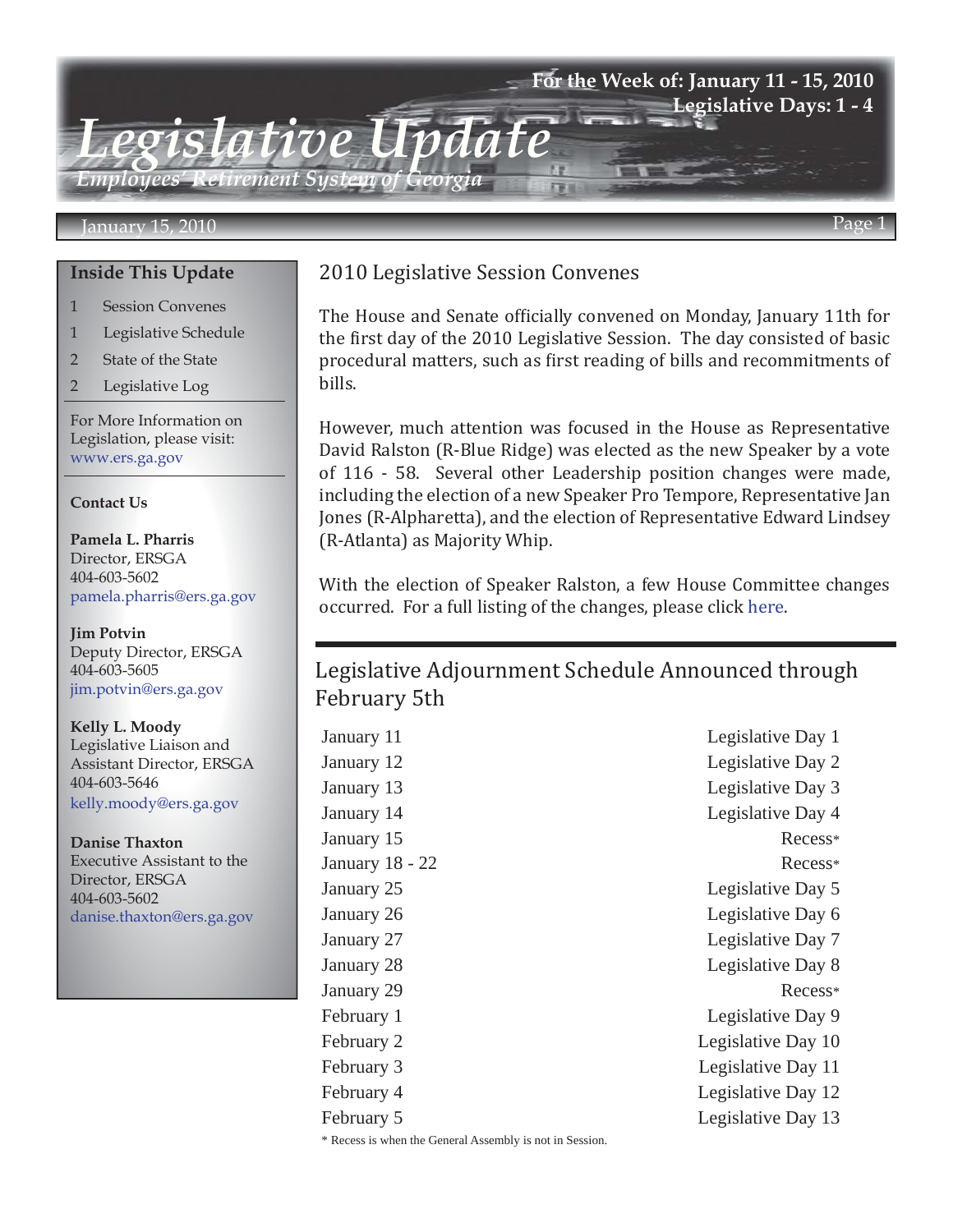# Governor Sonny Perdue Gives Final State of the State

Governor Sonny Perdue gave his final State of the State Address as House and Senate members convened for a joint session on Wednesday, January 13th, at 11 A.M. Governor Perdue welcomed members to the 2010 legislative session and highlighted the importance of this new legislative year. However, he did not provide his budget proposal as he has done in the past. Instead, the Governor's Budget will be available on Friday, January 15th.

To view the full text of the Governor's State of the State Address, click [here](http://gov.georgia.gov/00/press/detail/0,2668,78006749_154885747_155450268,00.html).

# *LEGISLATIVE LOG*

## Monday, January 11, 2010

### [HB 172 - Employees' Retirement System of Georgia; disability benefits; provisions](http://www.legis.ga.gov/legis/2009_10/sum/hb172.htm)

Revises language relating to the handling of medical examinations for persons that are receiving disability benefits under the age of 60, by removing the ability for medical examinations to be conducted at the disability retiree's place of residence.

Additionally, this bill provides that earnable compensation in the calculation of earnings limitation for disability beneficiaries also include workers compensation income.

### **HB 172 was recommitted to the Senate Retirement Committee by the full Senate.**

Tuesday, January 12, 2010

### [HB 916 - Retirement ages; nullify application for retirement; provisions](http://www.legis.ga.gov/legis/2009_10/sum/hb916.htm)

Clarifies requirements for ERS members returning to service after retirement. Specifically, a member that has not reached normal retirement age (60 with at least 10 years of service) on the effective date of their retirement is required to wait two consecutive calendar months prior to returning to employment. The employer of the member is also required to certify that no agreement exists to allow such employee to return to service, including service as an independent contractor.

Members that have reached normal retirement age and return to service as an independent contractor are required to have their employing agency provide the Board of Trustees with certification that 1) the contracting entity has multiple employees; 2) the contracting entity has multiple contracts and the contracts are not limited to employers; and 3) the contractual relationship with the employer was not created to allow a retired employee to continue employment after retirement in a position similar to the one held before retirement.

### **HB 916 was assigned to the House Retirement Committee by the full House.**